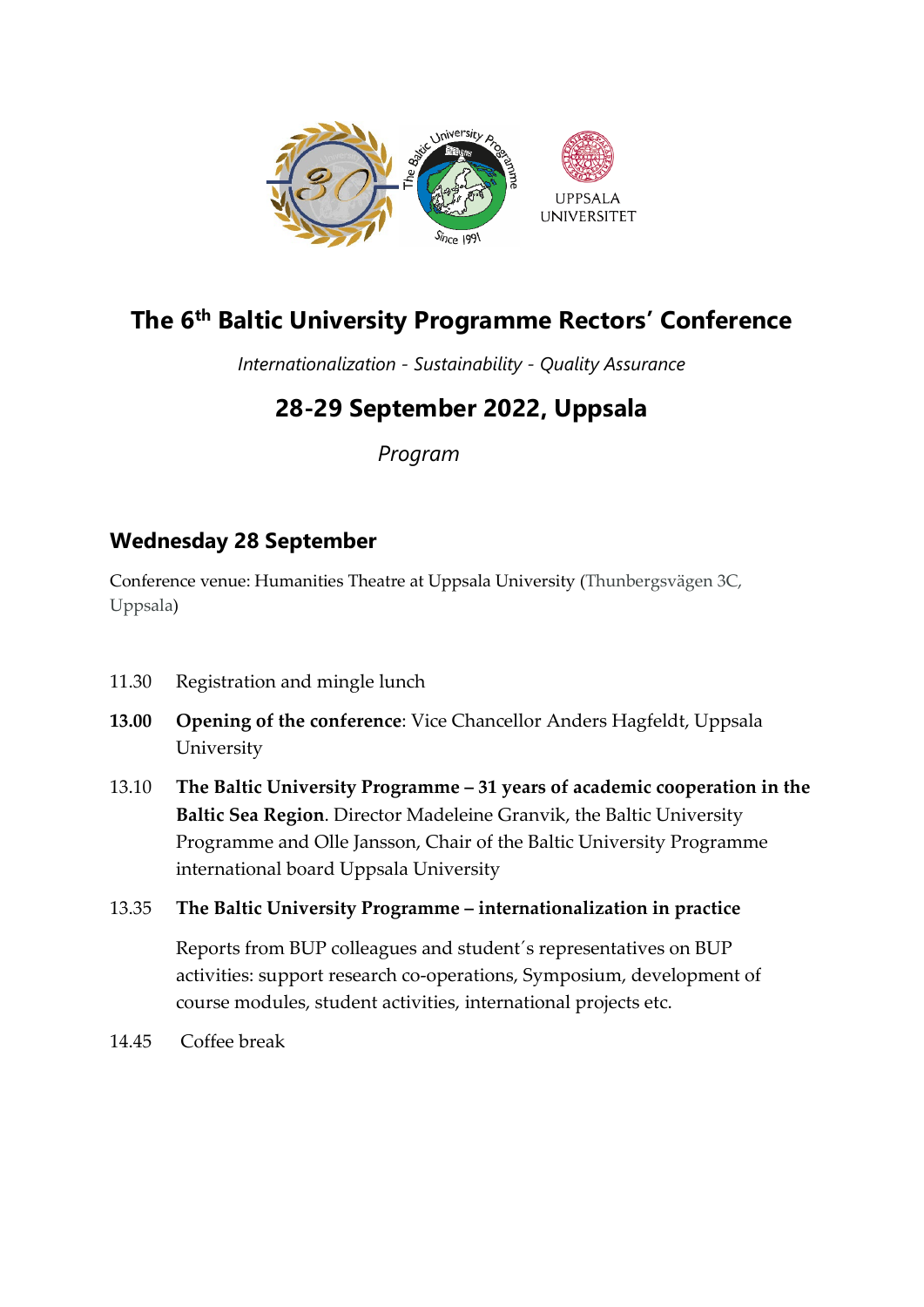### 15.15 **Challenges Ahead– strategic issues to address**

Democracy and higher education, Uppsala university Speaker: to be confirmed

*15. 30 Presentations by vice-chancellors/rectors representing BUP participating universities*

### **Challenges of Internationalization: Internationalization at Home**

- "Building a culture of internationalisation: the University of Lodz (Poland) as a case in point" Vice Rector Łukasz Bogucki, University of Lodz
- "What are the main challenges of internationalisation and how we developed a set of pathways overcome them?" Remigiusz Panicz, West Pomeranian University of Technology, Szczecin
- "University of Warsaw and Ukrainian Universities as a case of internationalization" Rector Alojzy Z. Nowak, University of Warsaw, Poland

### **Sustainability at Universities**

- Sustainability and inter-disciplinary cooperation, Speaker to be confirmed, Uppsala University.
- "Educational innovations and ECO responsibilities as strategic challenges of WSB University in Poznan". Rector Ryszard Sowiński, and Vice Rector Arnold Bernaciak, WSB University in Poznan, Poland

#### **Quality Assurance of Higher Education**

- "Contribution of European networks to the development and quality of education", Rector Krzysztof Jóźwik, Lodz University of Technology, Poland
- 17.30 The end of the day

## 19.00 *The Baltic University Programme – 30 years celebration. Reception and dinner at Uppsala Castle*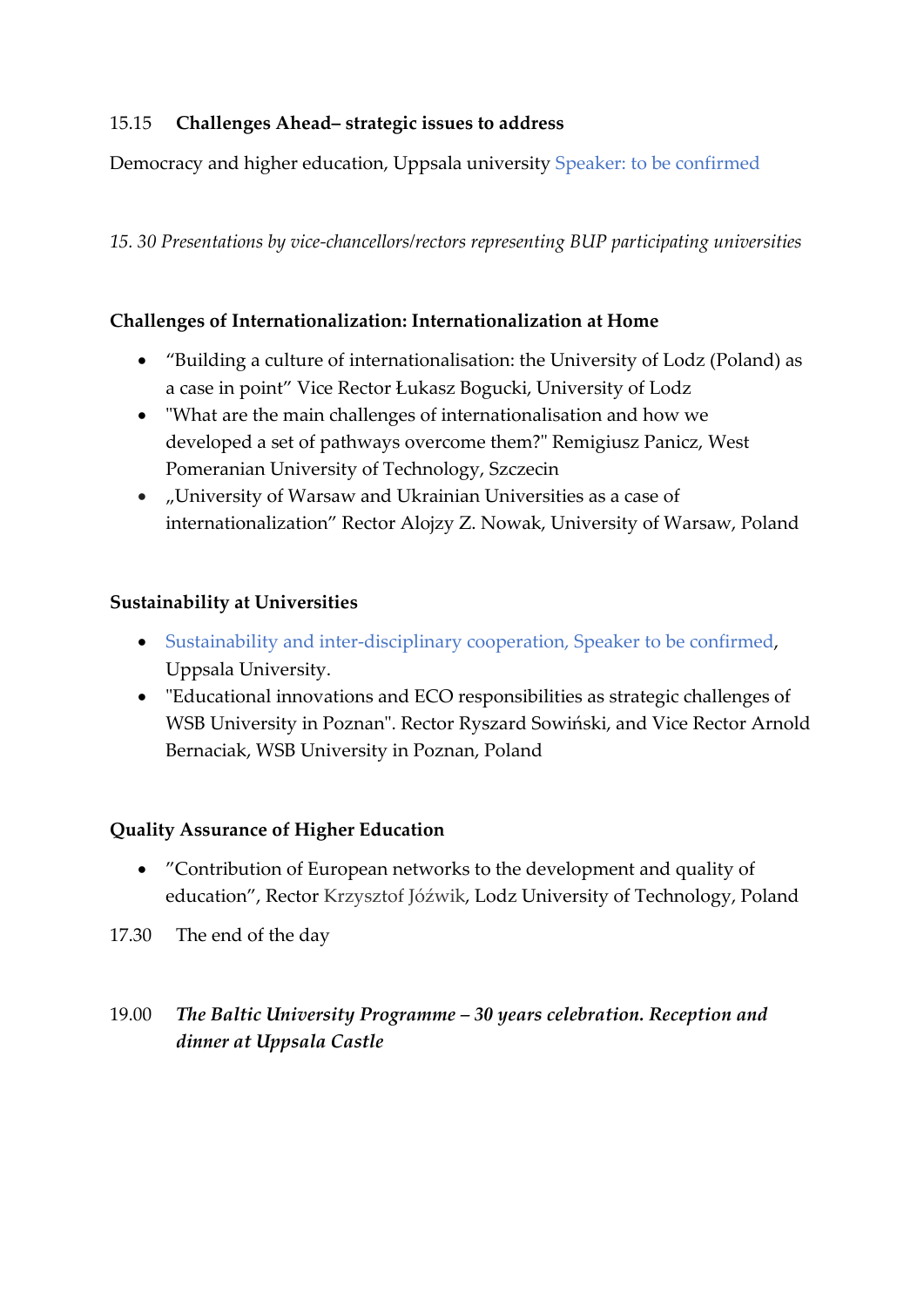# **Thursday 29 September**

Conference venue: Uppsala University Main building, Sal IX (first floor)

9.00 **Introduction:** The Baltic University Programme and participating universities work with the strategic issues

### **Discussion in Panels**

Vice-chancellors/rectors and student representatives respond to questions and discuss out from their strategic work and experiences.

### 9.15 **Internationalization**

Rector Marta Kosior-Kazberuk, Bialystok University of Technology, Poland

Vice-rector Renata Tomaskova, University of Ostrava, Czech Republic

Pro Vice-Chancellor Ylva Hillbur, Uppsala University of Agriculture, Sweden

Rector Segii Kholod, Alfred Nobel University, Dnipro, Ukraine

Tereza Homolova, Student Representative to the BUP International Board, University of Ostrava, Czech Republic

10.15 Coffee break

### 10.30 **Sustainability at Universities**

Vice-Rector Elzbieta Gołata, Poznan University of Economics and Business, Poland

Rector Artūras Razbadauskas, Klaipeda University, Lithuania

Rector Leonids Ribickis, Riga Technical University, Latvia

Vice-Rector Katrin Saks, Tallinn University, Estonia

Seymur Ingilabli, Student Representative to the BUP International Board, University of Lodz, Poland

11.30 Lunch

Conference venue: Uppsala University Main building, Sal IV (ground floor)